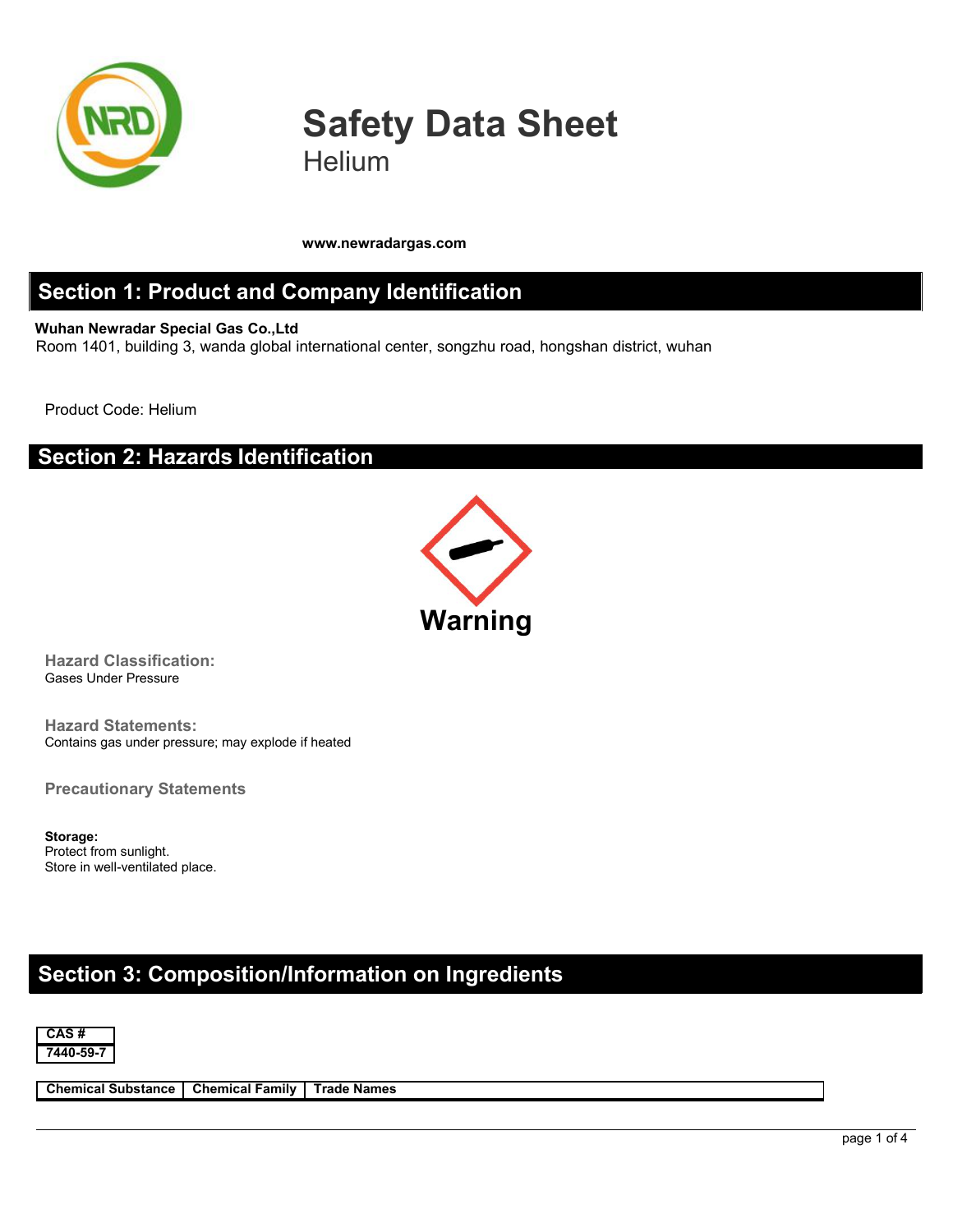| <b>Chemical Substance</b> | . .<br><b>Chemical</b><br>∙amilv | Names<br>Trade                                                                                                                        |
|---------------------------|----------------------------------|---------------------------------------------------------------------------------------------------------------------------------------|
| <b>HELIUM</b>             | aas<br>inorganic.                | <b>COMPRESSED</b><br>.IUM<br>∵ HE∟.<br>HE<br>IUM-4<br>OMIC<br>UN 1046<br>` ium.<br>HE<br>HE<br>.IUM<br>ع∆≏∩<br>не<br>ΑI<br>. כרי<br>ີ |

### **Section 4: First Aid Measures**

| <b>Skin Contact</b>                          | <b>Eve Contact</b>                     | Ingestion                                                    | Inhalation                                                                                                                                                                                                                        | Note to<br><b>Physicians</b>           |
|----------------------------------------------|----------------------------------------|--------------------------------------------------------------|-----------------------------------------------------------------------------------------------------------------------------------------------------------------------------------------------------------------------------------|----------------------------------------|
| Wash exposed<br>skin with soap<br>and water. | Flush eves<br>with plenty of<br>water. | If a large amount is<br>swallowed, get<br>medical attention. | If adverse effects occur, remove to uncontaminated area. Give<br>artificial respiration if not breathing. If breathing is difficult,<br>oxygen should be administered by qualified personnel. Get<br>immediate medical attention. | For inhalation,<br>consider<br>oxygen. |

### **Section 5: Fire Fighting Measures**

| Suitable Extinguishing Media                                          | <b>Products of Combustion</b> | <b>Protection of Firefighters</b> |
|-----------------------------------------------------------------------|-------------------------------|-----------------------------------|
| Non-flammable. Use suitable extinguishing media for surrounding fire. | Non-flammable                 | Non-flammable                     |
|                                                                       |                               | Non-flammable                     |

### **Section 6: Accidental Release Measures**

| <b>Personal Precautions</b>                                       | <b>Environmental Precautions</b> | <b>Methods for Containment</b> |
|-------------------------------------------------------------------|----------------------------------|--------------------------------|
| Keep unnecessary people away, isolate hazard area and deny entry. | Avoid soil, waterways, drains    | Stop leak if possible without  |
| Stay upwind and keep out of low areas.                            | and sewers                       | personal risk.                 |
| ______                                                            |                                  |                                |

| <b>Methods for Cleanup</b>                                    | <b>Other Information</b> |
|---------------------------------------------------------------|--------------------------|
| Stop leak, evacuate area. Contact emergency personnel.   None |                          |

# **Section 7: Handling and Storage**

| <b>Handling</b>                                                                                                                          | <b>Storage</b>                                      |
|------------------------------------------------------------------------------------------------------------------------------------------|-----------------------------------------------------|
| Store and handle in accordance with all current regulations and standards. Subject to storage<br>regulations: U.S. OSHA 29 CFR 1910.101. | Keep<br>separated from incompatible.<br>substances. |

# **Section 8: Exposure Controls/Personal Protection**

**Exposure Guidelines HELIUM: ACGIH (simple asphyxiant)**

**Engineering Controls** Handle only in fully enclosed systems.

| Tighult University Churchist Systems.         |                                      |                               |
|-----------------------------------------------|--------------------------------------|-------------------------------|
| <b>Eve Protection</b>                         | <b>Skin Protection</b>               | <b>Respiratory Protection</b> |
| Eye protection not required, but recommended. | Protective clothing is not required. | Non-flammable                 |

#### **General Hygiene considerations**

- **Avoid breathing vapor or mist**
- **Avoid contact with eyes and skin**
- **Wash thoroughly after handling and before eating or drinking**

#### **Section 9: Physical and Chemical Properties**

**Physical State Appearance Color Change in Appearance PhysicalForm Odor Taste**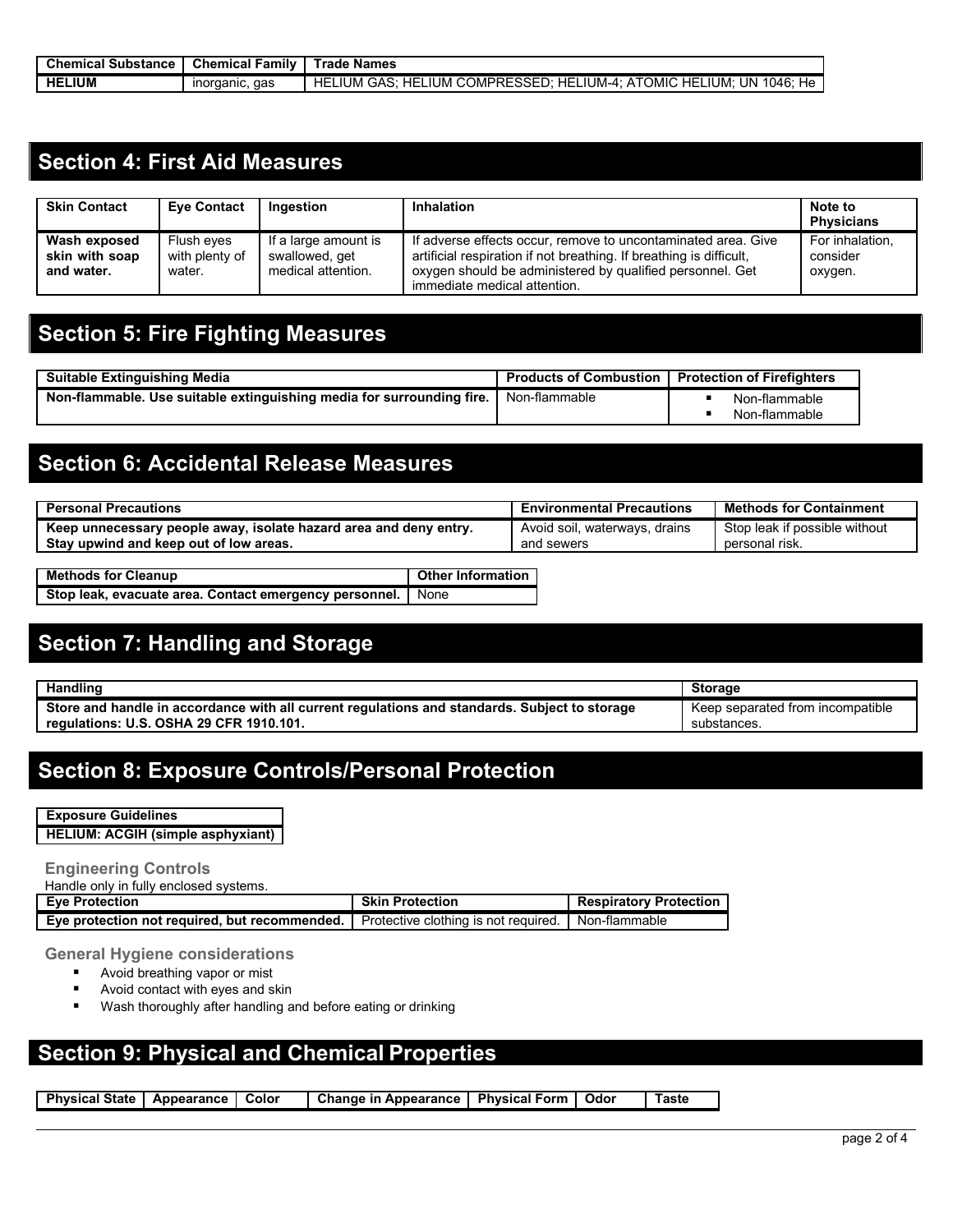| <b>Physical State</b> | Appearance | Color     | Change in<br>Appearance | <b>Physical Form</b> | Odor     | Гaste     |
|-----------------------|------------|-----------|-------------------------|----------------------|----------|-----------|
| Gas                   | Colorless  | Colorless | N/A                     | Gas                  | Odorless | ⊺asteless |

| Point<br>Flash                  | <br><b>Flammability</b> | ---<br>.<br><b>Coefficient</b><br>Partition | <b>⊺emperature</b><br>pianition<br>Auto | <b>Upper Explosive</b><br>Limits | Limits<br>Explosive<br>LOW <sub>e</sub> |
|---------------------------------|-------------------------|---------------------------------------------|-----------------------------------------|----------------------------------|-----------------------------------------|
| --<br>- -<br>* flammable<br>Not | available<br>Not        | : available<br>Not                          | flammable<br>. Nor''                    | Nonflammable                     | ∴ Nontiammabic                          |

| <b>Boiling</b><br>Point | Freezina<br>Point               | Vapor<br><b>Pressure</b>      | Vapor<br><b>Density</b> | <b>Specific</b><br>Gravity | Water<br><b>Solubility</b> | рH                       | Odor<br>Threshold | <b>Evaporation</b><br>Rate | <b>Viscosity</b>         |
|-------------------------|---------------------------------|-------------------------------|-------------------------|----------------------------|----------------------------|--------------------------|-------------------|----------------------------|--------------------------|
| -452 F<br>(-269<br>C)   | -458 F (-<br>272 C) @<br>26 atm | 1719<br>$mmHg$ $@$<br>$-268C$ | 0.138<br>$(Air=1)$      | Not<br>applicable          | $0.94\%$ @<br>0C           | <b>Not</b><br>applicable | Not<br>available  | Not<br>applicable          | 0.02012<br>cP@<br>26.8 C |

| <b>Molecular</b><br>Weight | Molecular<br>Formula | Density        | Weight per<br><b>Gallon</b> | <b>Volatility by</b><br>Volume | <b>Volatility</b> | <b>Solvent Solubility</b>   |
|----------------------------|----------------------|----------------|-----------------------------|--------------------------------|-------------------|-----------------------------|
| 4.0026                     | He                   | 0.1785 g/L @ 0 | Not available               | 100%                           | Not<br>applicable | Insoluble: Not<br>available |

# **Section 10: Stability and Reactivity**

| <br>$C_{\text{full}}$<br>Stabilit                                    | Avoid<br>to<br>Conditions                                        | ompatible Materials*<br>ınc |
|----------------------------------------------------------------------|------------------------------------------------------------------|-----------------------------|
| St:<br>pressure.<br>and<br>normal<br>temperatures<br>ונ<br>. .<br>aı | Stable<br>pressure.<br>∶ norm<br>ratures<br>aτ<br>nai tembe<br>. | data available.<br>NO (     |

| <b>Hazardous Decomposition Products</b>                     | <b>Possibility of Hazardous Reactions</b> |
|-------------------------------------------------------------|-------------------------------------------|
| Miscellaneous decomposition products   Will not polymerize. |                                           |

# **Section 11: Toxicology Information**

#### **Acute Effects**

| Oral LD50  | Dermal<br><b>LD50</b> | Inhalation                                                                                                           |
|------------|-----------------------|----------------------------------------------------------------------------------------------------------------------|
| <b>Not</b> | Not                   | Nausea, vomiting, difficulty breathing, irregular heartbeat, headache, fatigue, dizziness, disorientation, emotional |
| available  | available             | disturbances, tingling sensation, loss of coordination, suffocation, convulsions, unconsciousness, coma              |

| Eye Irritation                                                               | Skin Irritation   Sensitization |  |
|------------------------------------------------------------------------------|---------------------------------|--|
| Liguid: frostbite, blurred vision   Liguid: frostbite   Difficulty breathing |                                 |  |

#### **Chronic Effects**

| Carcinogenicity | Mutagenicity  |               | 'Reproductive Effects   Developmental Effects |  |
|-----------------|---------------|---------------|-----------------------------------------------|--|
| Not available   | Not available | Not available | No data                                       |  |

# **Section 12: Ecological Information**

#### **Fate and Transport**

| <b>Eco toxicity</b>                                                          | Persistence / Degradability | <b>Bioaccumulation / Accumulation</b> | <b>Mobility in Environment</b> |
|------------------------------------------------------------------------------|-----------------------------|---------------------------------------|--------------------------------|
| Fish toxicity: Not available<br>Invertibrate toxicity: Not available         | Not available               | Not available                         | Not available                  |
| Algal toxicity: Not available                                                |                             |                                       |                                |
| <b>Phyto toxicity: Not available</b><br><b>Other toxicity: Not available</b> |                             |                                       |                                |
|                                                                              |                             |                                       |                                |

# **Section 13: Disposal Considerations**

**Dispose in accordance with all applicable regulations.**